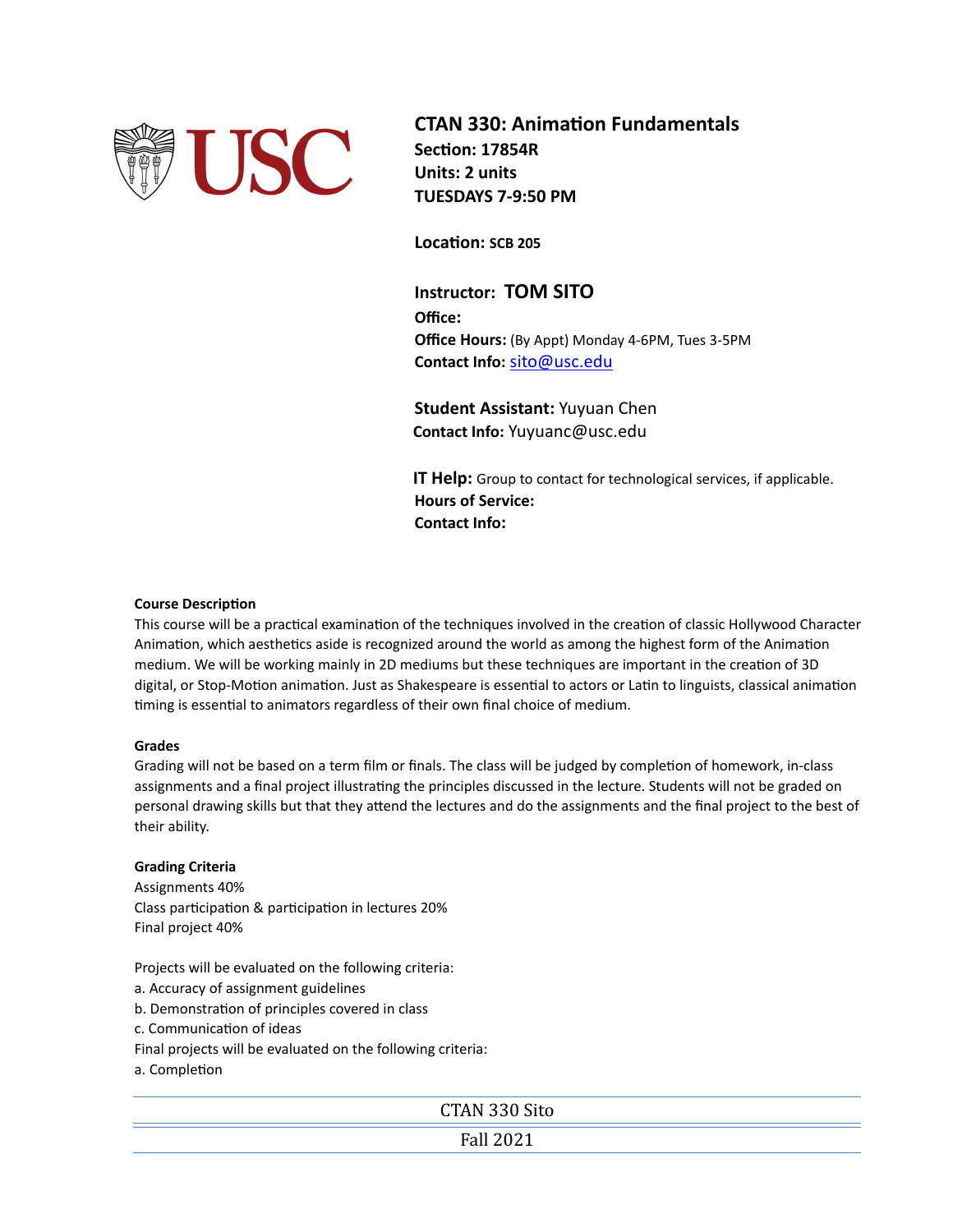- b. Communication of narrative or intent
- c. Effectiveness of timing and execution

#### **Supplies**

Paper, Animation software such as Toonboom, TV Paint, Harmony, or Photoshop, Sketcher, art supplies (pencils and erasers, etc.) . Throughout the course you will need to store your assignments for review, either in a group folder, or on a USB drive. Our SA will have more information on that.

## **Required Text**

• Character Animation Crash Course!- by Eric Goldberg, ISBN-10: 1879505975 ISBN-13: 978-1879505971

# **Electronic Media in Class**

You can use your phones, tablets and other devices, but please keep them focused on classwork, not social media.

## **Blackboard and Google Drive:**

Assignment instructions, video links, support material will be made available on Blackboard and the class Google Drive folder.

# **Course Schedule:**

- WEEK 1: 8/24/2021 Introduction to the course. Personality Animation vs. moving graphics. Natural science and performance.
- WEEK 2: 8/31/21 Starting to animate. Arcs. Keys and Inbetweens

9/07/21 No Class, Rosh Hashanah

- WEEK 3: 9/14/21 The basics of timing I. Arcs, Wave Principle. Straight Ahead vs. Pose to Pose.
- WEEK 4: 9/21/21 The basics of timing II. Anticipation- Action-Follow though. Holds.
- WEEK 5: 9/28/21 Cartoon "Takes" and reactions.
- WEEK 6: 10/05/21 Walks and Runs. Finding character in walks.

WEEK 7: 10/12/20 2d animated effects. Smoke, fire, explosions, shadows.

- WEEK 8: 10/19/21 Secondary actions, overlapping actions.
- WEEK 9: 10/26/21 Comparative Motor Anatomy of Animals-I –birds
- WEEK 10: 11/02/21 Comparative Motor Anatomy of Animals II- Four Legged animals
- WEEK 11: 11/09/21 Lip Sync I
- WEEK 12: 11/16/21 Lip Sync II thumbnailing.
- WEEK 13: 11/23/21. Acting in Animation. Constructing a performance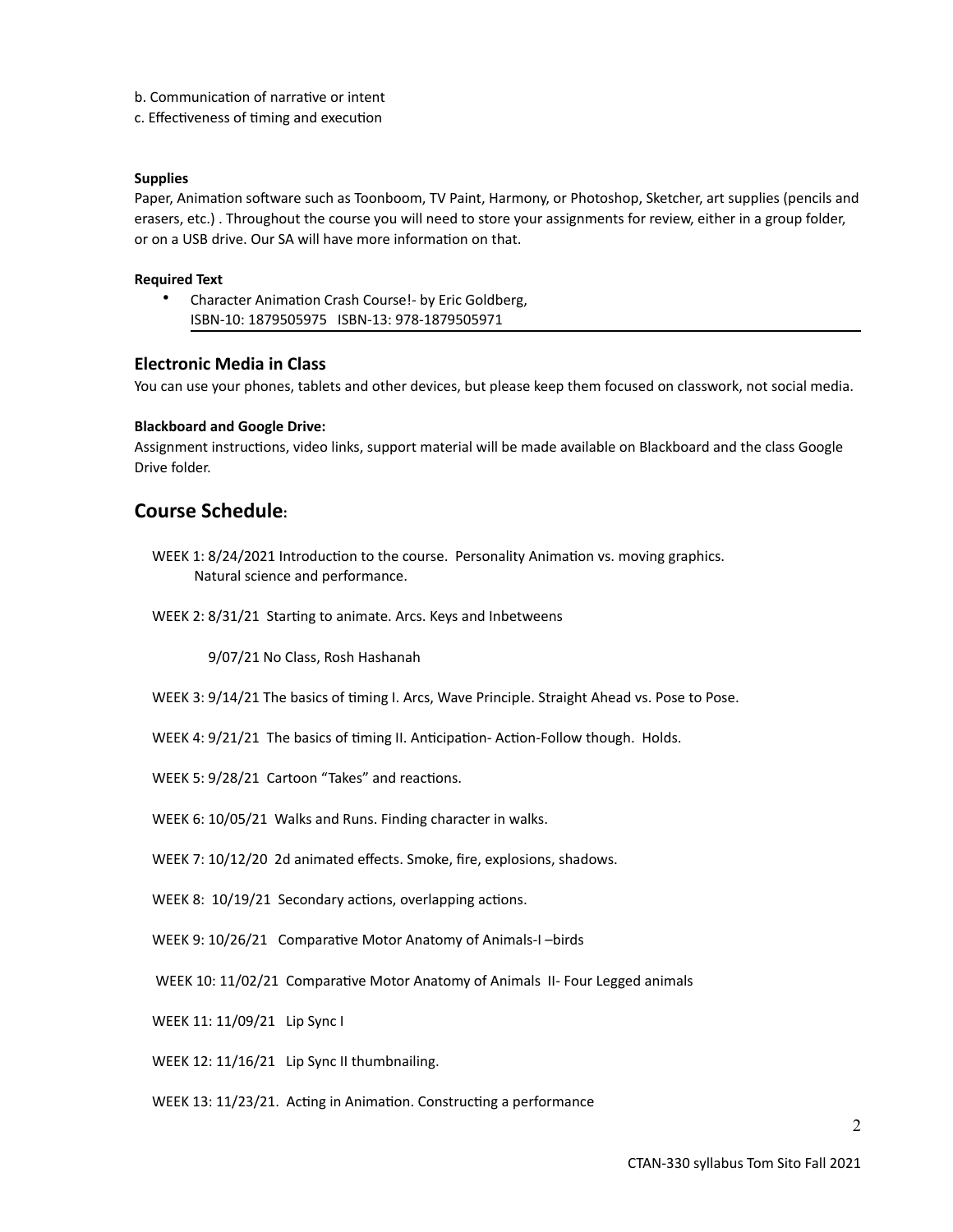#### **STUDY DAYS** 12/4-12/7

 **FINALS**: 12/14 7-9pm. **Final Project Due**. This will be a virtual session to view student work. Final projects will be submitted to the SA to be arranged in the class folder in Google Groups for review.

#### **Suggested Additional Reading.**

Animators Survival Guide. Richard Williams Cartoon Animation by Preston Blair Animals in Motion by Edweard Muybridge Timing for Animation, by Halas and Whitaker, updated by Tom Sito

#### **Blackboard and Google Drive:**

Assignment instructions, video links, support material will be made available on Blackboard and the class Google Drive folder.

#### **Lab SCB 204:**

#### **Due to the CoVid Emergency, access to the lab may be limited or not at all. Check with my SA**

Students will have access to light tables and down-shooter stations outside of class. All of the assignments can be expertly executed on paper, but students may choose to execute their assignments digitally via programs they may already be familiar with such as Rough Animator for iPad, Adobe Animate, PhotoShop, AfterEffects, or TV Paint. If you choose to work digitally, please be aware that there will be no formal instruction or support of digital animation software in this class beyond the shooting software currently installed on the down-shooters. All projects will be analyzed during group critiques to allow for practice in trouble shooting animation challenges. There will be opportunities to explore both character and experimental animation techniques. The principles learned will be applicable to both digital and analog animation.

#### **Lab Hours:**

M-F 8am-10pm

Sat noon-8pm

Sun noon-8pm

Except when reserved by a class, you have access to the light tables and shooting stations in SCB 204 during lab hours. Access to SCB 204 is provided through an omni lock using your student ID card. If the outer building doors or classroom doors are locked during the above business hours, please go to Operations in SCX 106 in person for assistance.

#### **Students Who Miss a Final Examination**

If a student whose work is of a passing grade misses a final examination because of documented illness or emergency that occurred after the 12th week of the semester, he/she may be given the mark of IN (Incomplete). IN Incomplete is assigned when work is not completed because of documented illness or other "emergency" occurring after the twelfth week of the semester. Registrar's Note: Recommended definition of emergency: "A situation or event which could not be foreseen and which is beyond the student's control, and which prevents the student from taking the final examination or completing other work due during the final examination period. Also note that as defined above, a student may not request an IN before the end of the twelfth week; the rationale is that the student still has the option to drop the course until the end of the twelfth week. The grade of IN exists so there is a remedy for illness or emergency which occurs after the drop deadline. Arrangements for an IN and its completion must be initiated by the student and agreed to by the instructor prior to the final examination. https://arr.usc.edu/forms/Incomplete\_form\_32008.pdf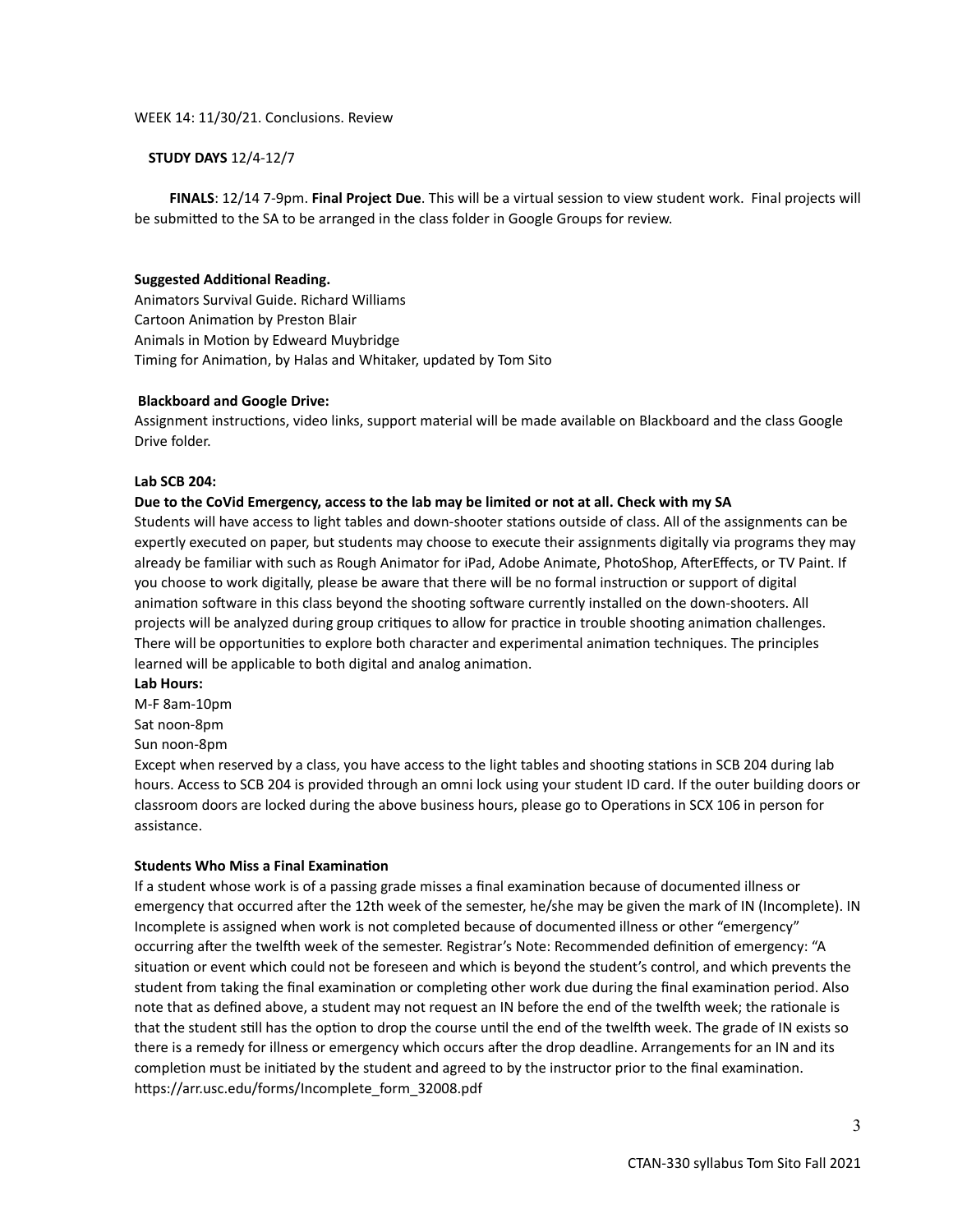# **Academic Conduct:**

Plagiarism – presenting someone else's ideas as your own, either verbatim or recast in your own words – is a serious academic offense with serious consequences. Please familiarize yourself with the discussion of plagiarism in SCampus in Part B, Section 11, "Behavior Violating University Standards" [policy.usc.edu/scampus-part-b.](https://policy.usc.edu/scampus-part-b/) Other forms of academic dishonesty are equally unacceptable. See additional information in SCampus and university policies on scientific misconduct, [policy.usc.edu/scientific-misconduct](http://policy.usc.edu/scientific-misconduct).

# **Support Systems:**

*Counseling and Mental Health - (213) 740-9355 – 24/7 on call* [studenthealth.usc.edu/counseling](https://studenthealth.usc.edu/counseling/)

Free and confidential mental health treatment for students, including short-term psychotherapy, group counseling, stress fitness workshops, and crisis intervention.

#### *Student Health Leave Coordinator* – 213-821-4710

Located in the USC Support and Advocacy office, the Health Leave Coordinator processes requests for health leaves of absence and advocates for students taking such leaves when needed. <https://policy.usc.edu/student-health-leave-absence/>

#### *National Suicide Prevention Lifeline - 1 (800) 273-8255 – 24/7 on call*

[suicidepreventionlifeline.org](http://www.suicidepreventionlifeline.org/)

Free and confidential emotional support to people in suicidal crisis or emotional distress 24 hours a day, 7 days a week.

*Relationship and Sexual Violence Prevention and Services (RSVP) - (213) 740-9355(WELL), press "0" after hours – 24/7 on call*

[studenthealth.usc.edu/sexual-assault](https://studenthealth.usc.edu/sexual-assault/)

Free and confidential therapy services, workshops, and training for situations related to gender-based harm.

# *Office of Equity and Diversity (OED)- (213) 740-5086 | Title IX – (213) 821-8298*

#### [equity.usc.edu](https://equity.usc.edu/), [titleix.usc.edu](http://titleix.usc.edu)

Information about how to get help or help someone affected by harassment or discrimination, rights of protected classes, reporting options, and additional resources for students, faculty, staff, visitors, and applicants. The university prohibits discrimination or harassment based on the following *protected characteristics*: race, color, national origin, ancestry, religion, sex, gender, gender identity, gender expression, sexual orientation, age, physical disability, medical condition, mental disability, marital status, pregnancy, veteran status, genetic information, and any other characteristic which may be specified in applicable laws and governmental regulations. The university also prohibits sexual assault, non-consensual sexual contact, sexual misconduct, intimate partner violence, stalking, malicious dissuasion, retaliation, and violation of interim measures.

# *Reporting Incidents of Bias or Harassment - (213) 740-5086 or (213) 821-8298* [usc-advocate.symplicity.com/care\\_report](https://usc-advocate.symplicity.com/care_report/)

Avenue to report incidents of bias, hate crimes, and microaggressions to the Office of Equity and Diversity |Title IX for appropriate investigation, supportive measures, and response.

*The Office of Disability Services and Programs - (213) 740-0776* [dsp.usc.edu](http://dsp.usc.edu/)